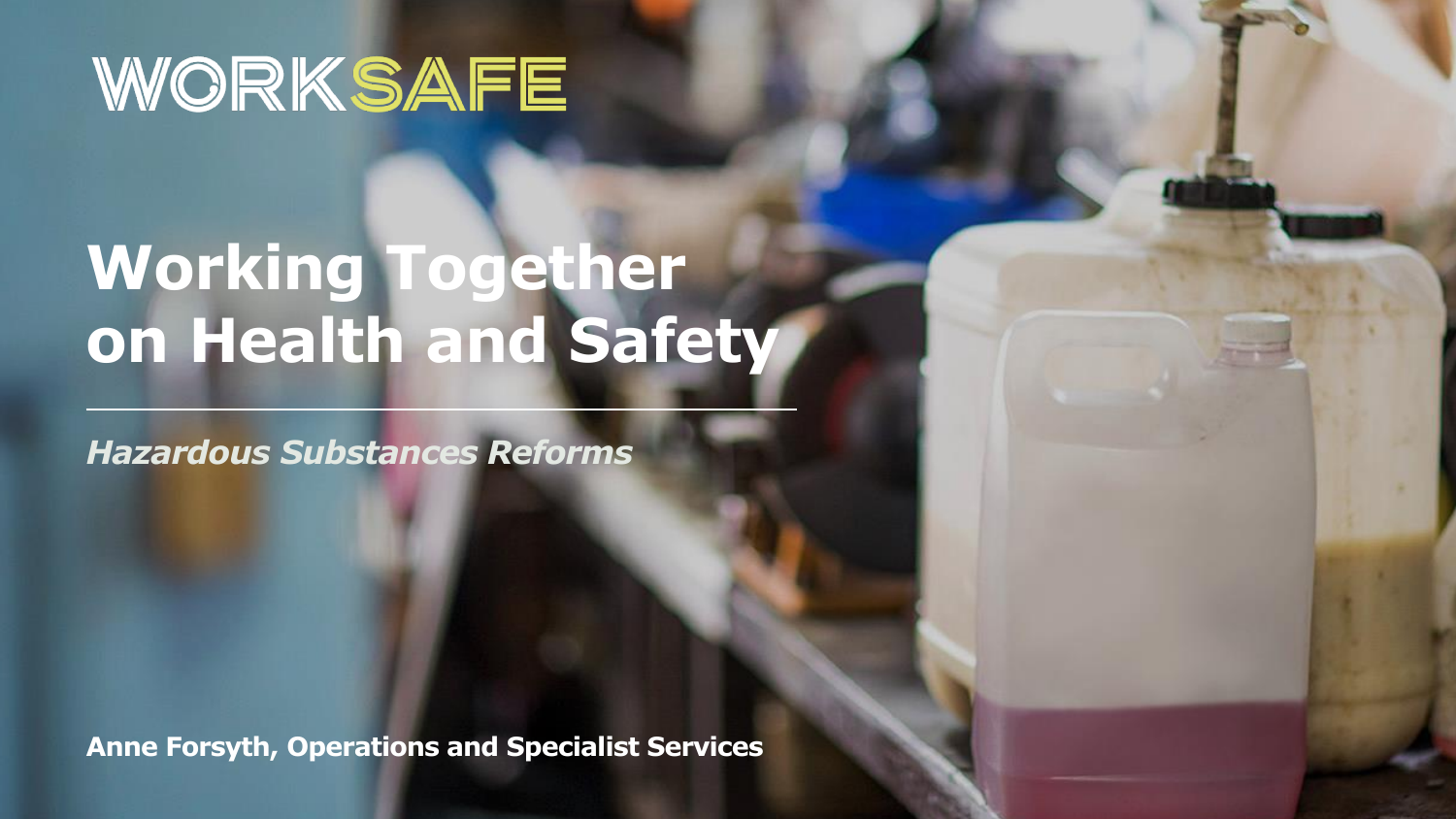#### **OVERVIEW:**

**Introduction** 

 **Reasons and roles Legislative framework Key changes How to keep informed**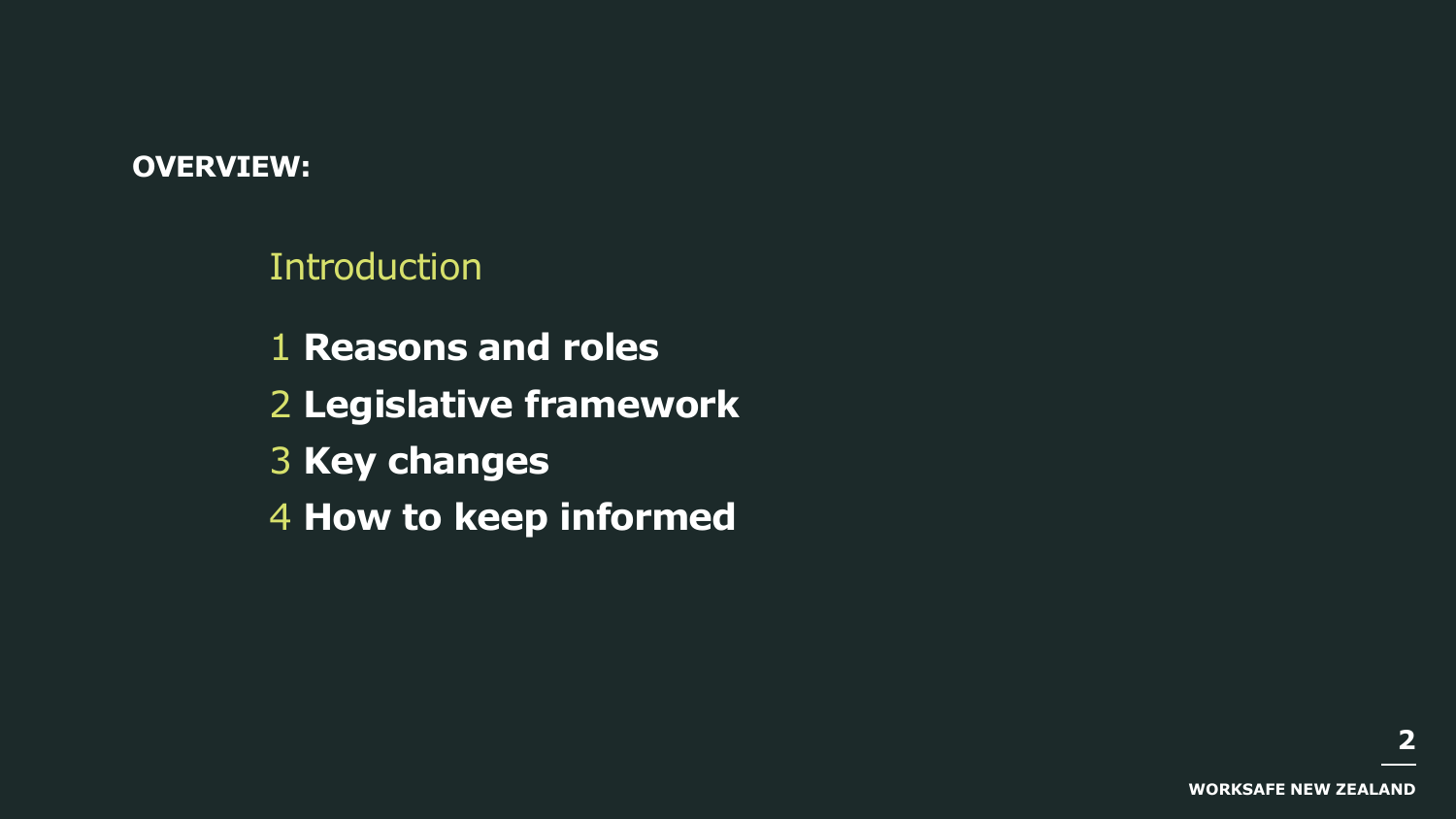## **Introducing the Hazardous Substances Regulations**

- Manufacturing, using, handling and storing
- Available on the [Legislation website](http://www.legislation.govt.nz/regulation/public/2017/0131/latest/DLM7309401.html?src=qs)
- Come into force on 1 December 2017
- WorkSafe and EPA, along with MBIE and MfE, are collaborating to implement the reforms
- $-$  'Lift and shift'

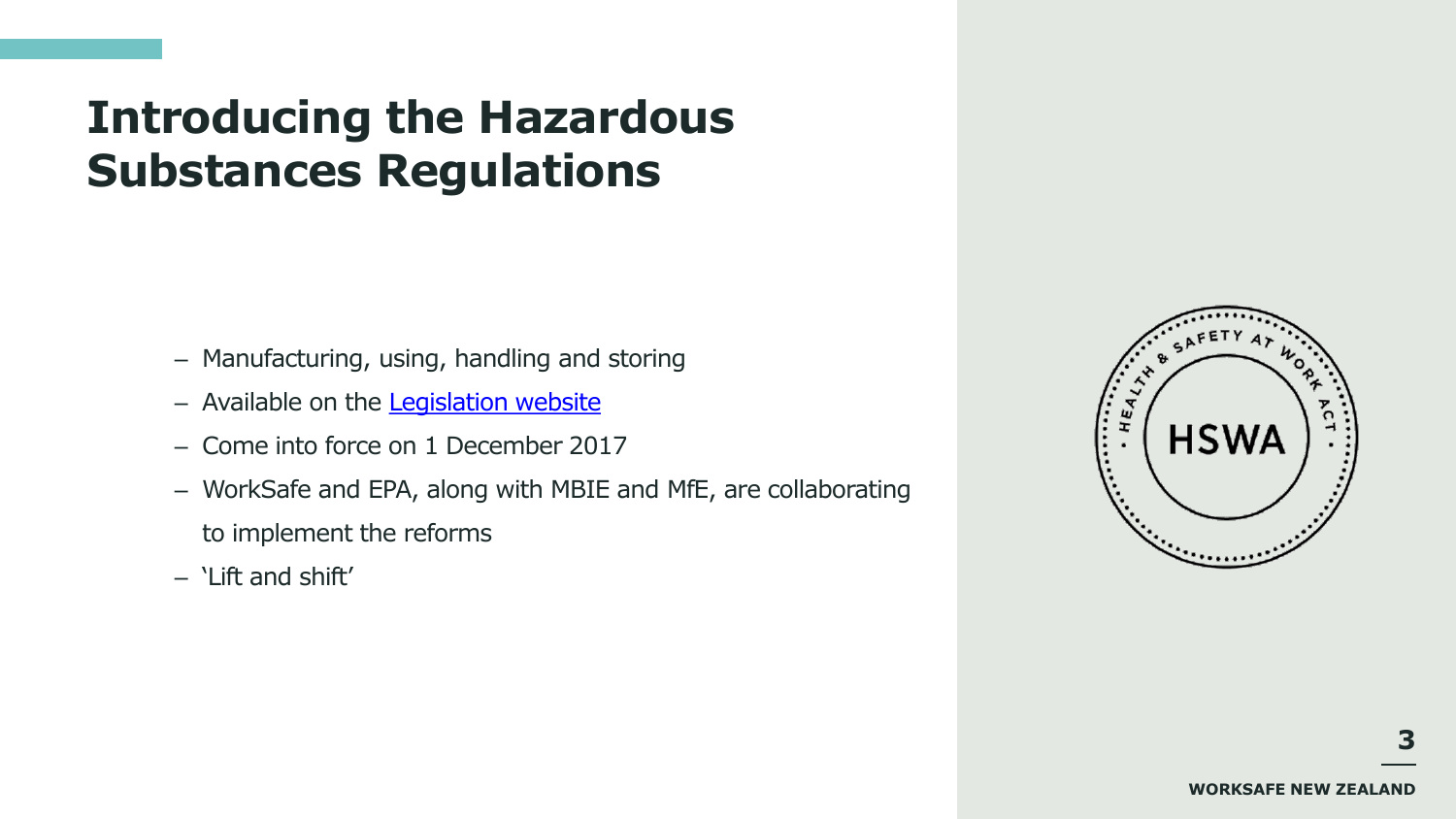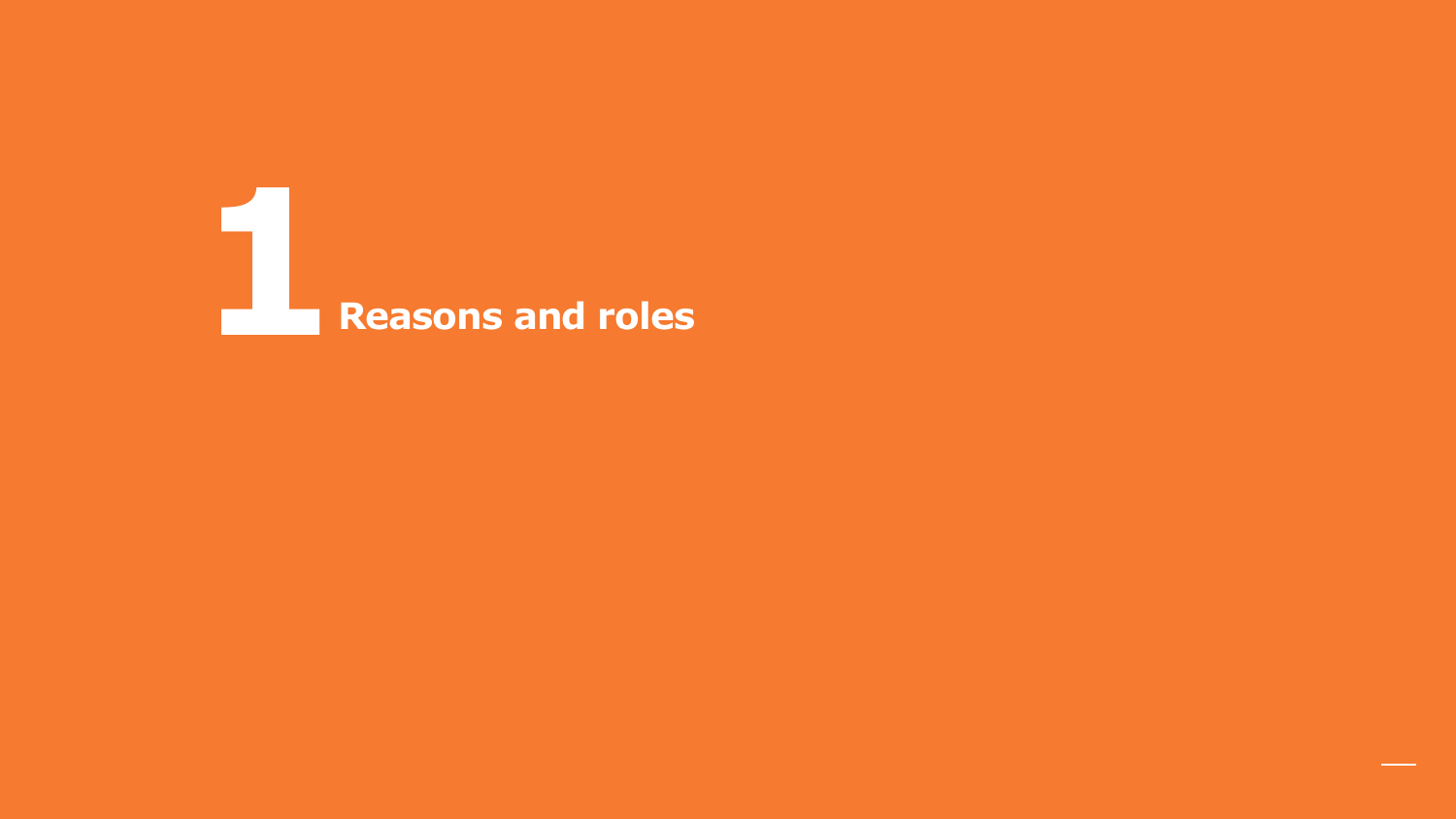### **Reasons for the reforms**

- Independent Taskforce on Workplace Health and Safety
- Complex legislation
- Approximately 150,000 businesses use, handle, manufacture or store hazardous substances.

#### **Key outcomes being sought**:

- Greater **certainty** and **clarity**
- Improved **work-related health** outcomes
- Better hazardous substances **risk management**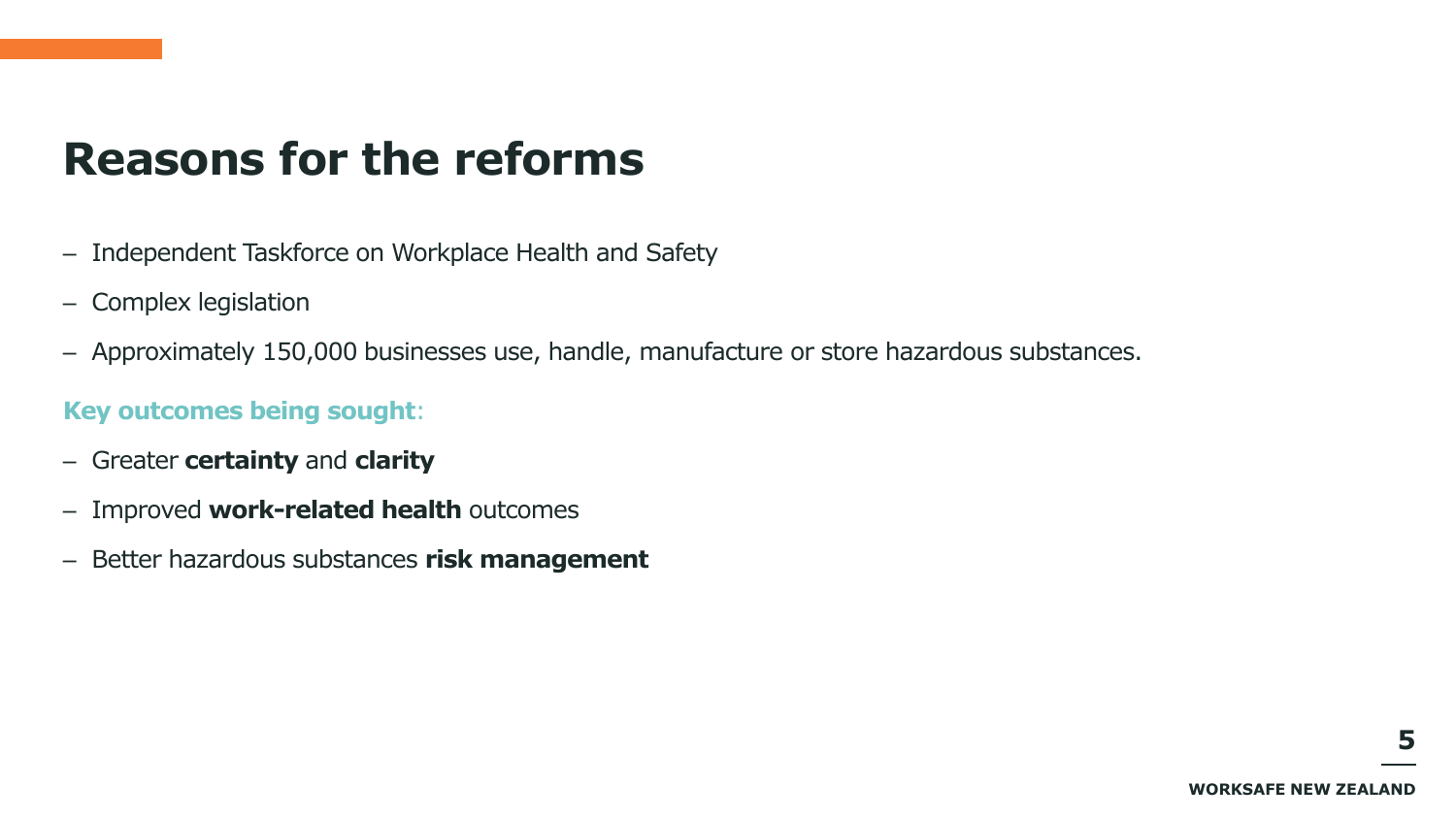# **Every year:**\*

Many more unreported cases

30,000 new cases of serious ill-health

#### 600 to 900 deaths

Many of these work-related diseases can be caused by exposure to hazardous substances.

\* estimated figures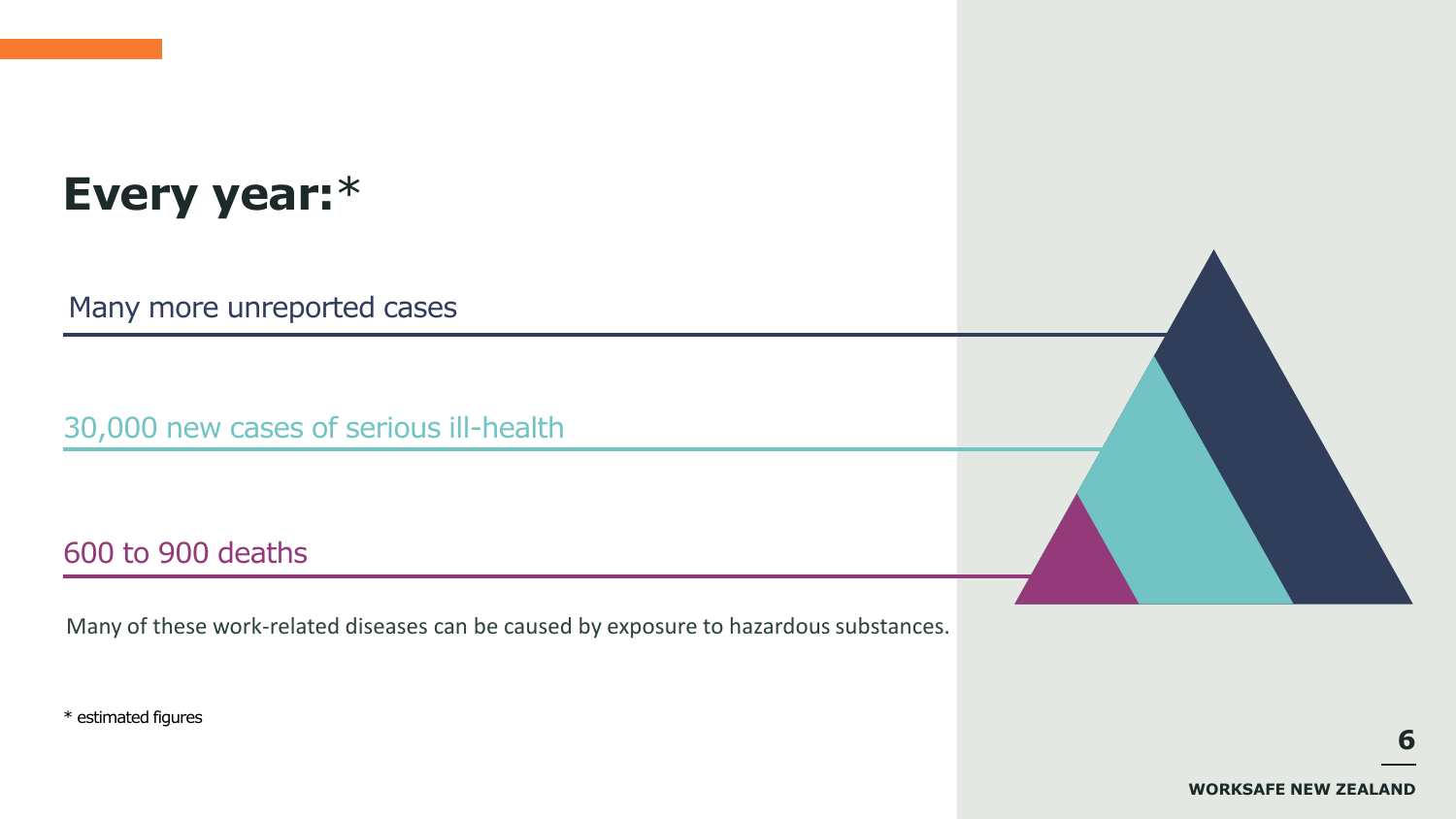|                    | <b>SET UNDER HSW ACT</b>                                | <b>SET UNDER HSNO ACT</b>                   | <b>SET UNDER HONO AC</b>                                     | <b>BET UNDER HSNO ACT</b>                                    |
|--------------------|---------------------------------------------------------|---------------------------------------------|--------------------------------------------------------------|--------------------------------------------------------------|
| Regulator          | <b>Roles of WorkSafe and the EPA</b><br><b>WORKSAFE</b> | Protection Authority<br>Te Mana Rauhf Talao | Environmental<br>Protection Authority<br>Te Mana Rauhl Talao | Environmental<br>Protection Authority<br>Te Mana Rauhl Talao |
| <b>Enforced By</b> | WORKSAFE                                                | <b>WORKSAFE</b>                             | Environmental<br>Protection Authority<br>Te Mana Rauhī Tabio | <b>COUNCILS***</b>                                           |

\* There are other hazardous substance environmental and disposal rules set under the Resource Management Act and local council bylaws. These rules are enforced by local, district and regional councils.

\*\* Such as the classification framework, labelling, packaging, safety data sheets and restrictions on ingredients in certain hazardous substance products.

\*\*\* City and district councils.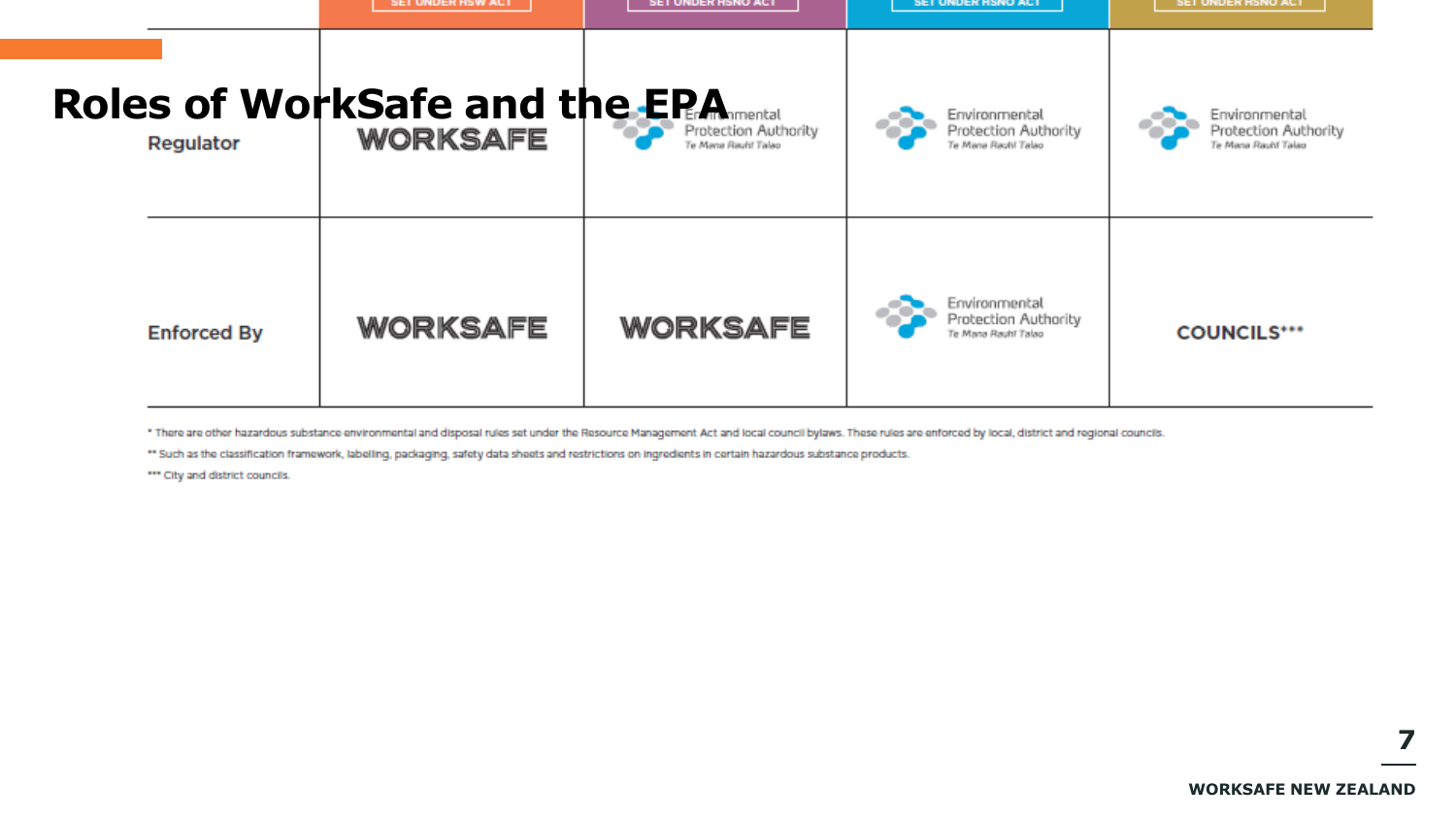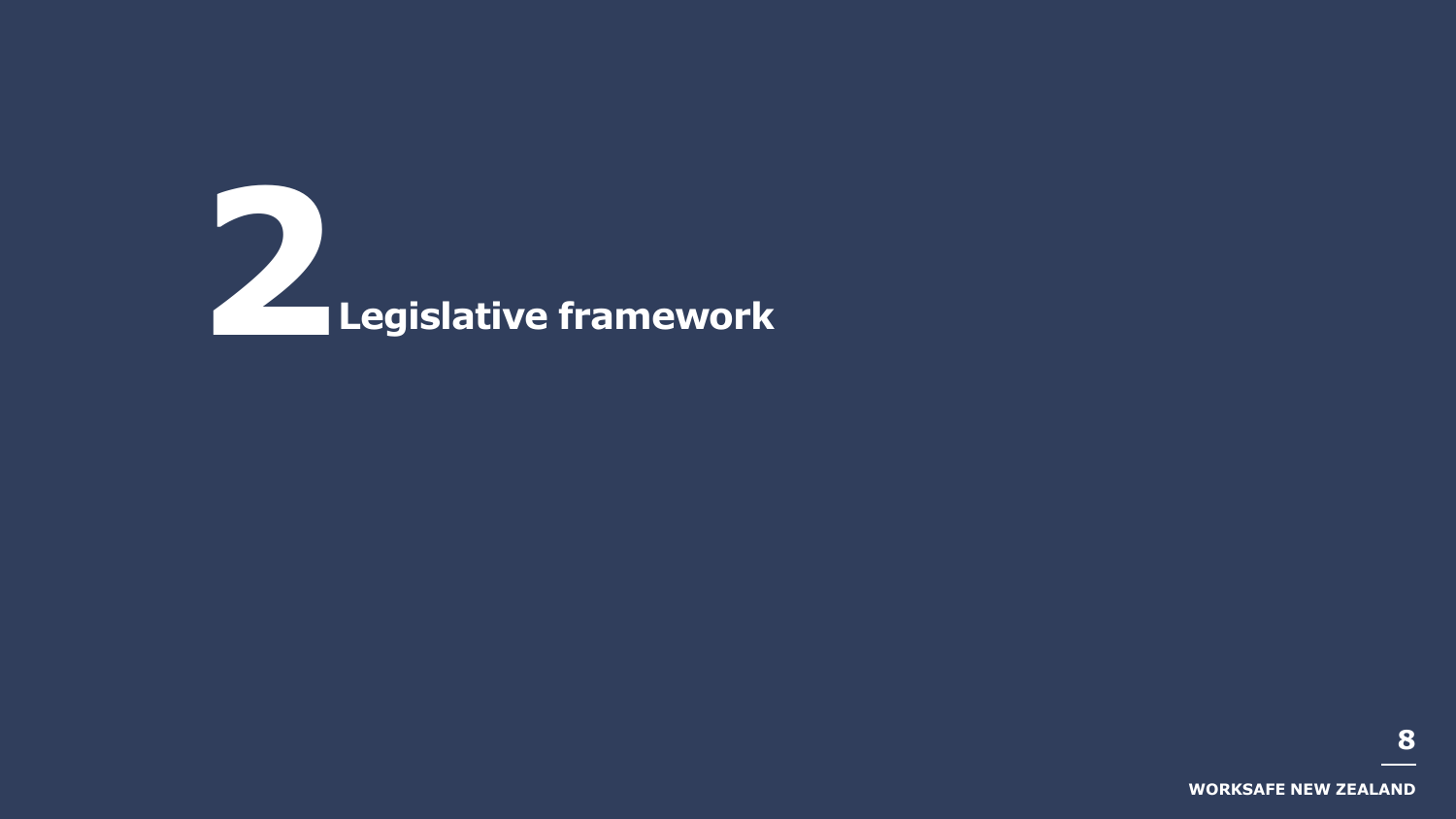# **Legislative framework**

Hazardous Substances and New Organisms Act (HSNO)

– Introducing: EPA Notices

Health and Safety at Work Act (HSWA)

- Introducing: Health and Safety at Work (Hazardous Substances) Regulations
- Introducing: Safe Work Instruments (WorkSafe)

#### **FROM**



#### **TO**

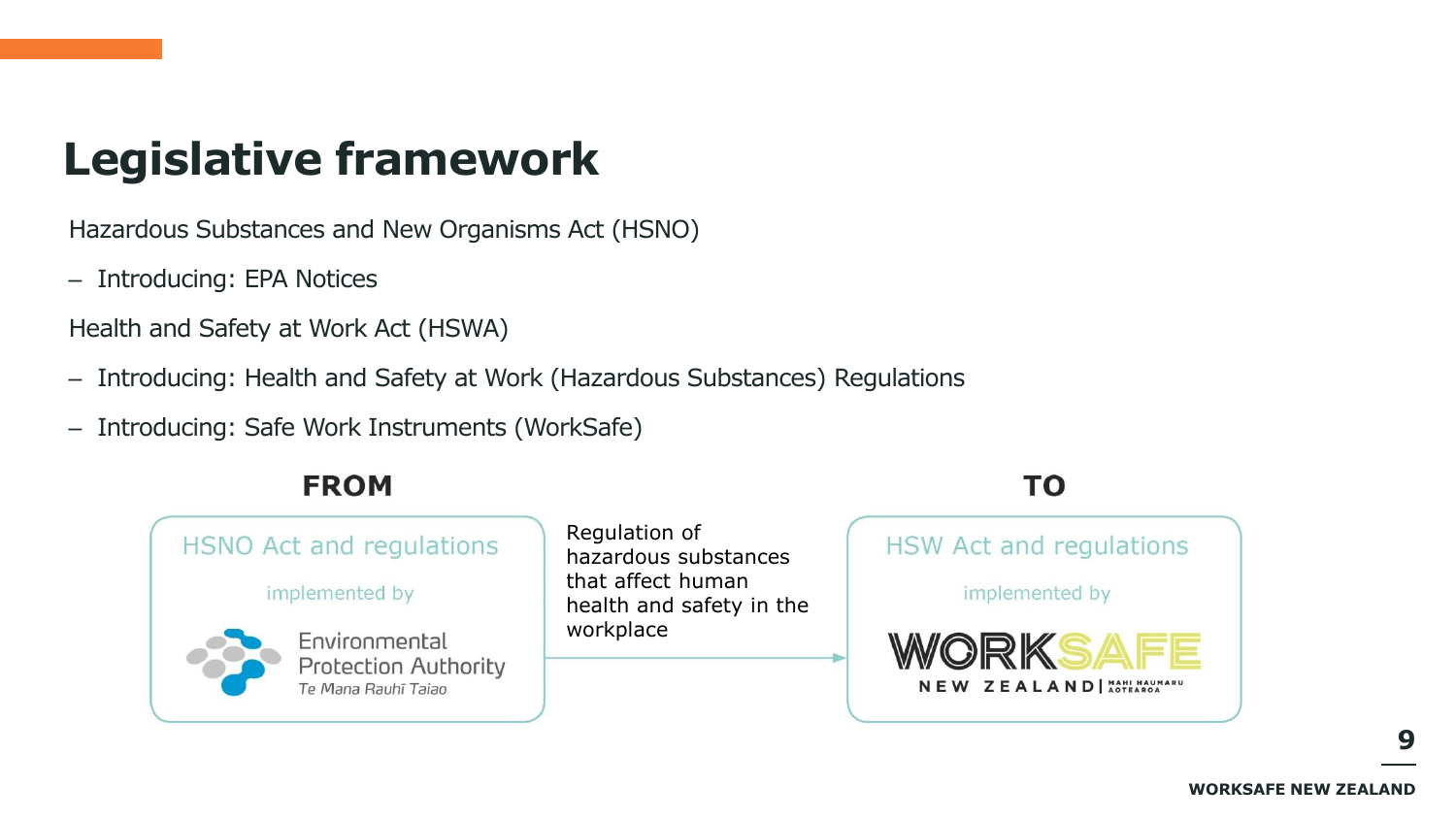### **Safe work instruments**

- Subordinate legislation introduced with HSWA
- Have legal effect if they are specifically referred to in Regulations.
- Two types for Day 1:
	- replacing some HSNO Codes of Practice
	- continuing some workplace controls set in individual substance approvals
- A range of uses including:
	- prescribing technical matters
	- modify workplace controls
	- providing alternative means of complying with regulations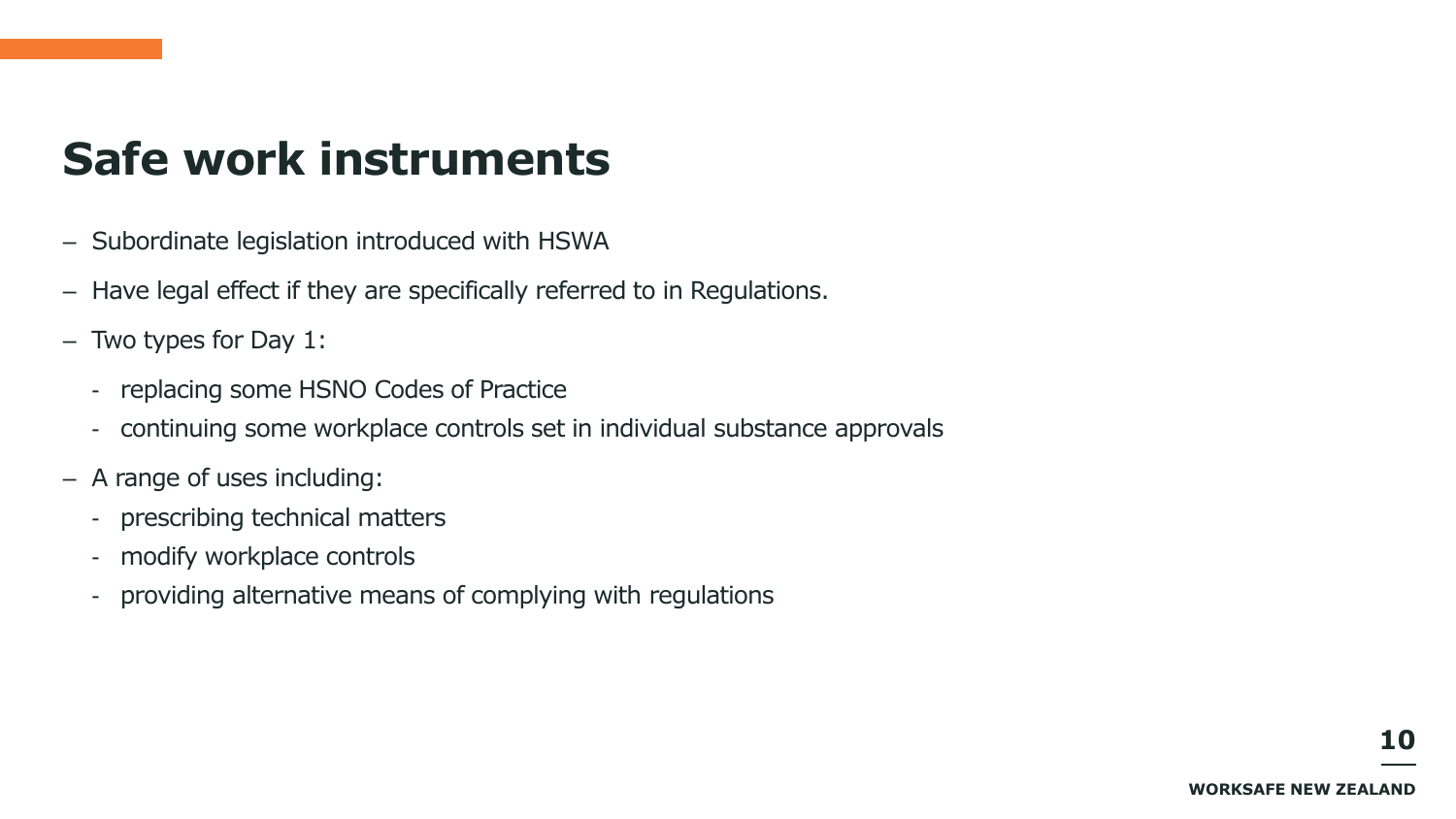# **HSWA and the GRWM Regulations**

Other relevant requirements under HSWA/ [General Risk and Workplace Management](http://www.legislation.govt.nz/regulation/public/2016/0013/latest/DLM6727530.html?src=qs) (GRWM) Regulations include:

- Manage risk (HSWA 30) so far as is reasonably practicable (HSWA 22)
- Managing risks in accordance with the hierarchy of controls (GRWM Regs 5-8)
- Providing information, training and instruction (GRWM Reg 9)
- Providing workplace facilities, including ventilation and facilities to control airborne contaminants (GRWM Regs 10-11)
- Providing Personal Protective Equipment (GRWM Reg 15)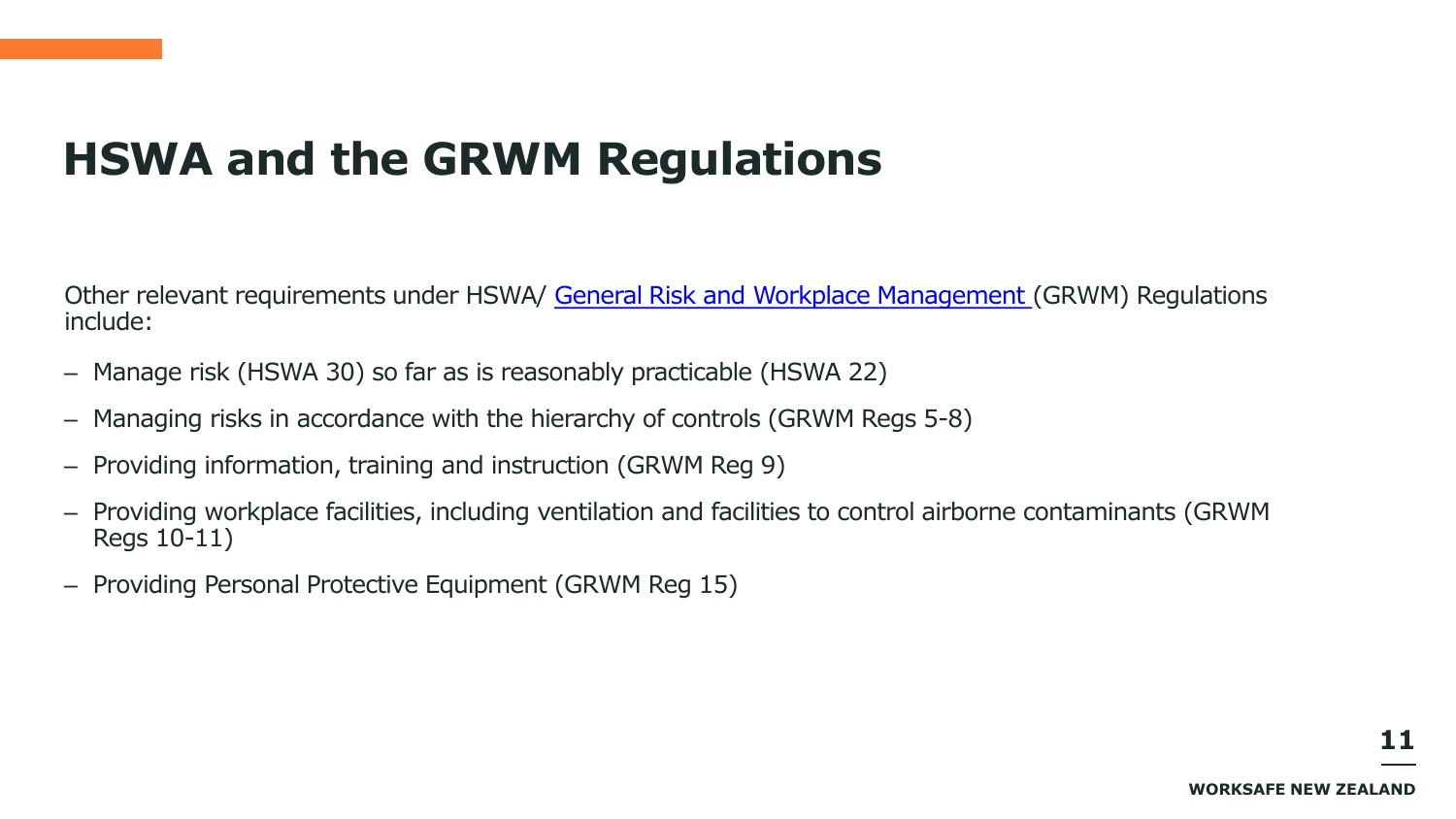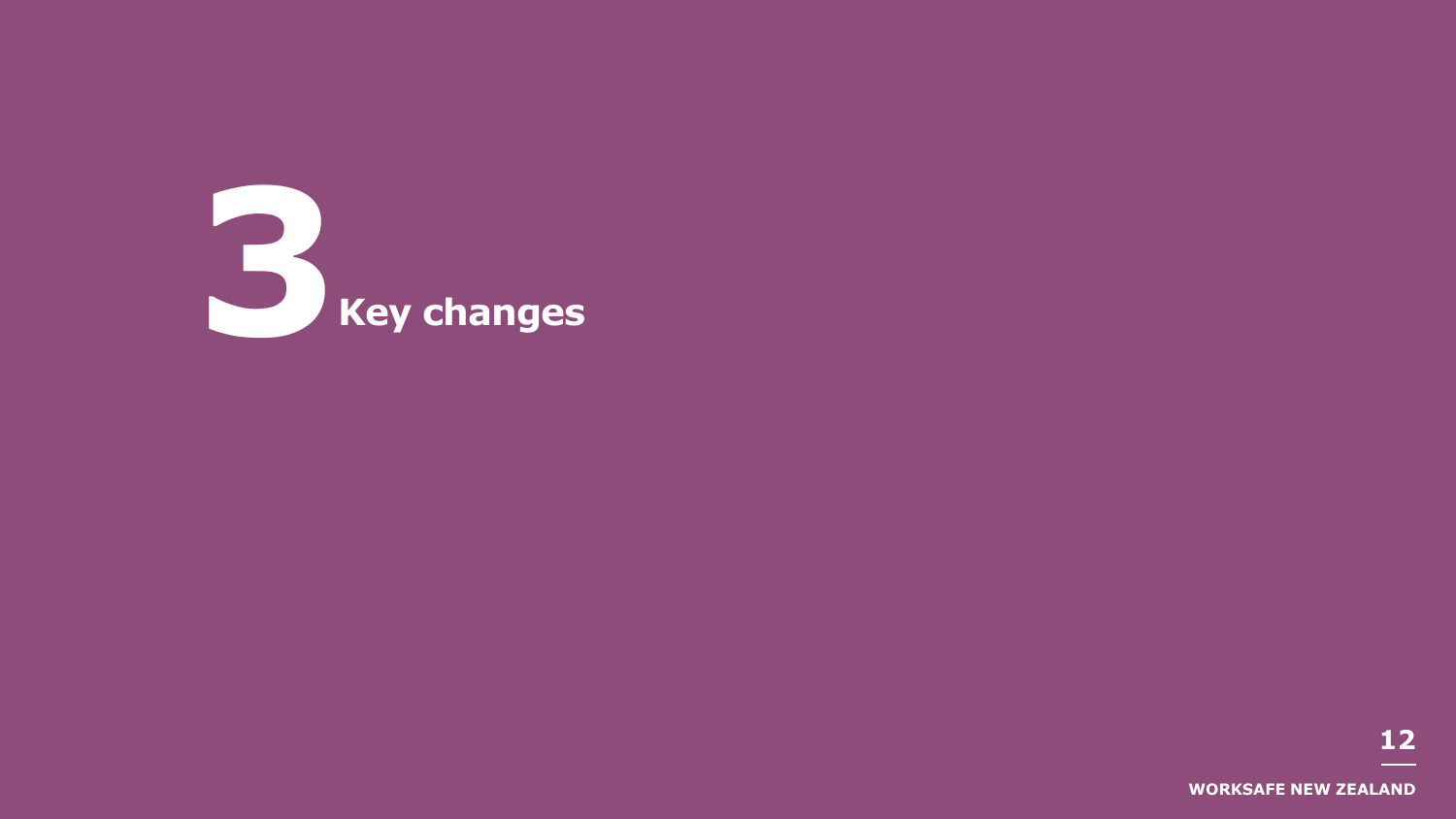## **Key changes**

- Inventory
- Managing risk
- Safety Data Sheets, condensed version
- Information, training, instruction and supervision
- Labelling, signage and packaging

|                                                                                                                       |                                                                                                      | <b>SAFETY DATA SHEET</b>                                                                              |                                      |                                  |                                                                                               |                                         |                                                                                                                              |                                                                         |                                                                  |
|-----------------------------------------------------------------------------------------------------------------------|------------------------------------------------------------------------------------------------------|-------------------------------------------------------------------------------------------------------|--------------------------------------|----------------------------------|-----------------------------------------------------------------------------------------------|-----------------------------------------|------------------------------------------------------------------------------------------------------------------------------|-------------------------------------------------------------------------|------------------------------------------------------------------|
|                                                                                                                       |                                                                                                      |                                                                                                       |                                      |                                  |                                                                                               |                                         |                                                                                                                              |                                                                         |                                                                  |
| CTION 1<br>Product Name:                                                                                              |                                                                                                      | IDENTIFICATION OF THE MATERIAL AND SUPPLIER<br>METHYLATED GIVENS                                      |                                      |                                  |                                                                                               |                                         |                                                                                                                              |                                                                         |                                                                  |
| <b>Dies Annum</b><br><b>Responsessing</b><br>Company North<br>Phone:                                                  |                                                                                                      | Equipment course years Hong-<br>Supera Paints Limited New Systems<br>(Gold/Fiddle Fax: Link-STP take) |                                      |                                  | Address Schlings Street Nearer, Nethelm NW204140.<br>For the Street Way and the contributions |                                         |                                                                                                                              |                                                                         |                                                                  |
|                                                                                                                       |                                                                                                      | <b>Beara Purscared Austral</b><br><b>Address</b>                                                      |                                      |                                  | 7 Prosiation A series. Molevallac, Guerra Leo 42 Ki                                           |                                         |                                                                                                                              |                                                                         |                                                                  |
| <b>Hore</b>                                                                                                           | <b>HAYTE BE</b>                                                                                      |                                                                                                       |                                      |                                  | P Cillia MC Artistica Dra Government 6214                                                     |                                         |                                                                                                                              |                                                                         |                                                                  |
| <b>Emergency Telephone:</b>                                                                                           |                                                                                                      |                                                                                                       |                                      |                                  |                                                                                               |                                         |                                                                                                                              |                                                                         |                                                                  |
| <b>New Example</b>                                                                                                    |                                                                                                      | 0800 727 363 Avelable Monday - Friday 8.0 Sen - 4.30 am<br>New Zealand Palacos Centre 1920 764 746    |                                      |                                  |                                                                                               |                                         |                                                                                                                              |                                                                         |                                                                  |
| Australia                                                                                                             |                                                                                                      | 1000 738 385                                                                                          |                                      |                                  |                                                                                               |                                         |                                                                                                                              |                                                                         |                                                                  |
|                                                                                                                       |                                                                                                      | Australian Polygns Centre: 121 122                                                                    |                                      |                                  |                                                                                               |                                         |                                                                                                                              |                                                                         |                                                                  |
| CTION 2                                                                                                               |                                                                                                      | HAZARDS IDENTIFICATION<br>Happy Constitution HAZARDOUS according to N2 HSND Requisitions              |                                      |                                  |                                                                                               |                                         |                                                                                                                              |                                                                         |                                                                  |
|                                                                                                                       |                                                                                                      |                                                                                                       |                                      |                                  |                                                                                               |                                         |                                                                                                                              |                                                                         |                                                                  |
|                                                                                                                       | ö<br>$\overline{a}$<br>ë<br>o                                                                        | <b>EXAMPLE INVENTORY</b><br>YOUR INVENTORY PIN: 8VMJ 77                                               |                                      |                                  |                                                                                               |                                         | The HSNO Calculator will assign you with a pin so you can access your inventory again in future.                             |                                                                         |                                                                  |
| <b>SECTION 3</b>                                                                                                      |                                                                                                      | NAME OF INVENTORY: Workshop                                                                           |                                      |                                  |                                                                                               |                                         |                                                                                                                              | DATE:                                                                   |                                                                  |
| <b>Ingredients</b><br>Etheral<br>Methenol<br><b>ECTION 4</b>                                                          |                                                                                                      | <b>Name of product</b>                                                                                | <b>Total</b><br>amount<br>$(x_2, t)$ | Solid<br><b>Liquid</b> or<br>646 | Size<br>of the<br>container                                                                   | Location                                | HSNO approval number and name<br>of group standard<br>UN class and packing group                                             | <b>HSNO</b> classification<br>(if available)                            | Special storage<br>requirements                                  |
| <b>E</b> gen<br><b>Swattgard</b><br>used.<br>tics.                                                                    | <b>Plyme cars</b><br><b>Continue</b><br>$C = 170$<br>IF ON THE<br>If shot me<br><b>Fluorence</b> for | Ace fone                                                                                              | 5L                                   | Liquid                           | 5L                                                                                            | Flommable<br>auds calinet               | <b>H5R00/070</b>                                                                                                             | Commonly used<br>substance.<br>information atready<br>in the colculatur | //////<br>06 / 05 / 2013<br>Incompatible with<br>chtheo paidisip |
| <b>Industrial</b><br>Appreciated memorizan<br><b>Chronic Health Effects</b><br><b>Ativies to Dooter</b><br>SECTION 5. | F                                                                                                    | Aceton                                                                                                | 40 L<br>(4101)                       | Llauid                           | 10L                                                                                           | Honordean<br><b>Substances</b><br>store | <b>HSROOD70</b>                                                                                                              | Commonly used<br>substance.<br>information otready<br>in the colculator | saidising ogents                                                 |
| Extinguisher<br>METHYLATED SPIRITS                                                                                    |                                                                                                      | Polyurethane                                                                                          | ID L                                 | Liquid                           | 10L                                                                                           | Florescule<br>quods calitet             | HSR002662 - Surface Coatlings<br>and Colourants (Flamnable)<br><b>Group Standard 2006</b><br>UN clone 3<br>Focking Group III | 3JC 6JF 63A<br>64A 65A 65B<br>6.88, 6.9A, 9.ID                          | Incompatible with<br>Incompatible with<br>caldising open'ts      |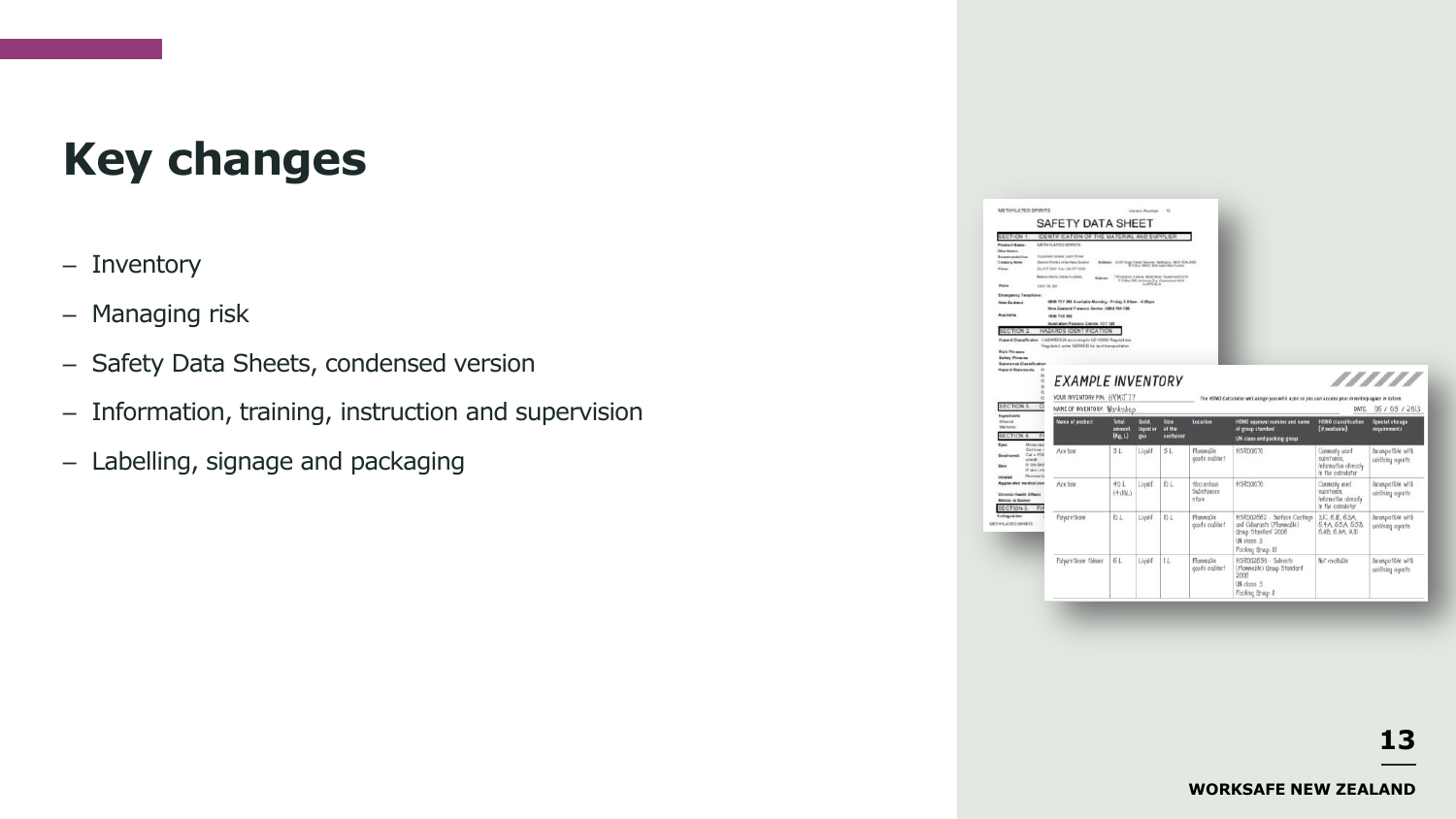# **Key changes**

- Terminology
- Certified Handlers / secured substances
- Location compliance certificates
- Class 6 & 8 substances: storage and separation distances
- Additional emergency management controls
- Hazardous waste
- Laboratories
- Enforcement

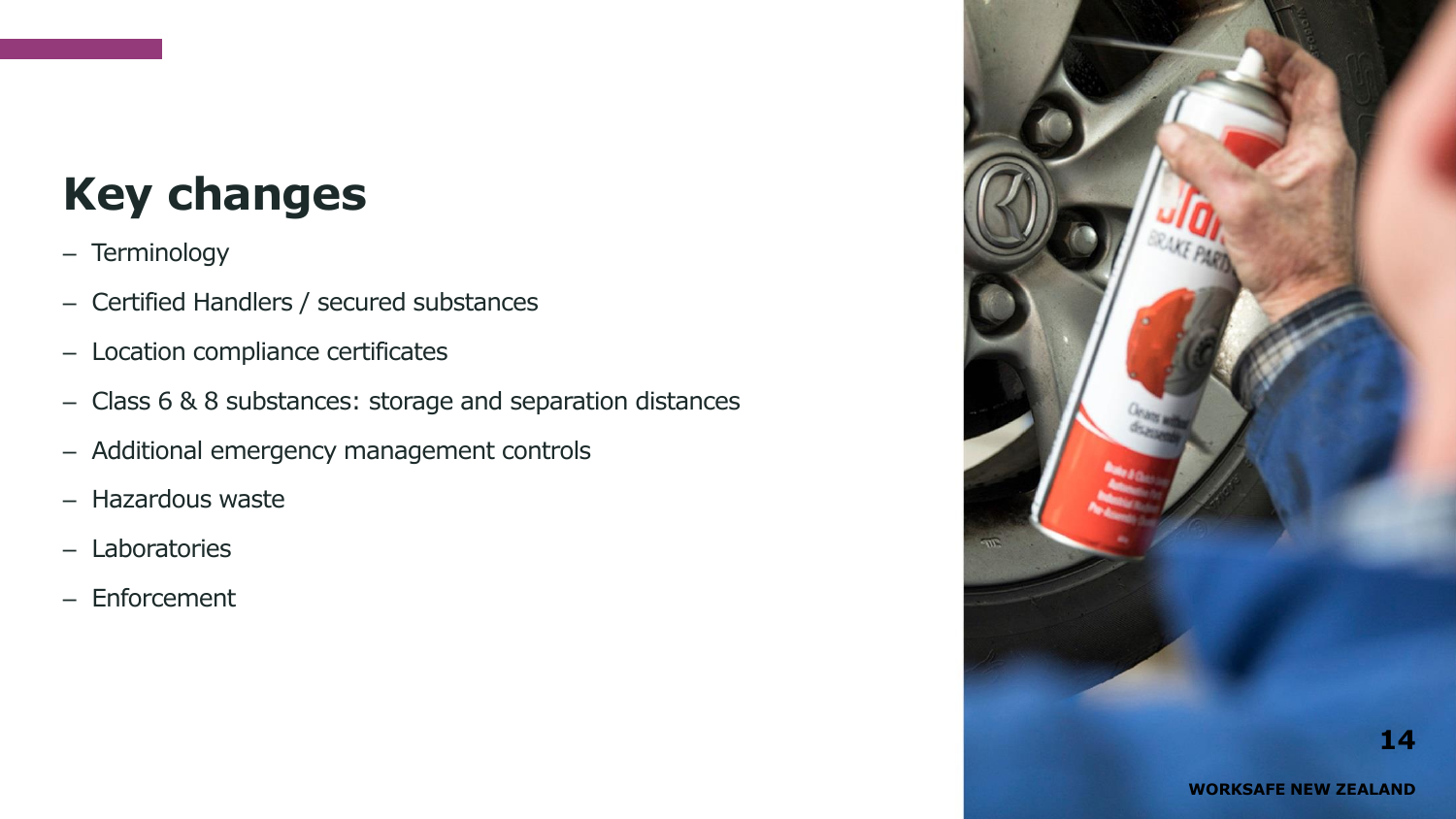## **Key changes**

- Authorisation of compliance certifiers
	- Test certifiers will become compliance certifiers
	- WorkSafe can authorise organisations
	- Mandatory performance standards
- Audits of compliance certifiers at least every four years
- Designated email for concerns or complaints: [car.compliance@worksafe.govt.nz](mailto:car.compliance@worksafe.govt.nz)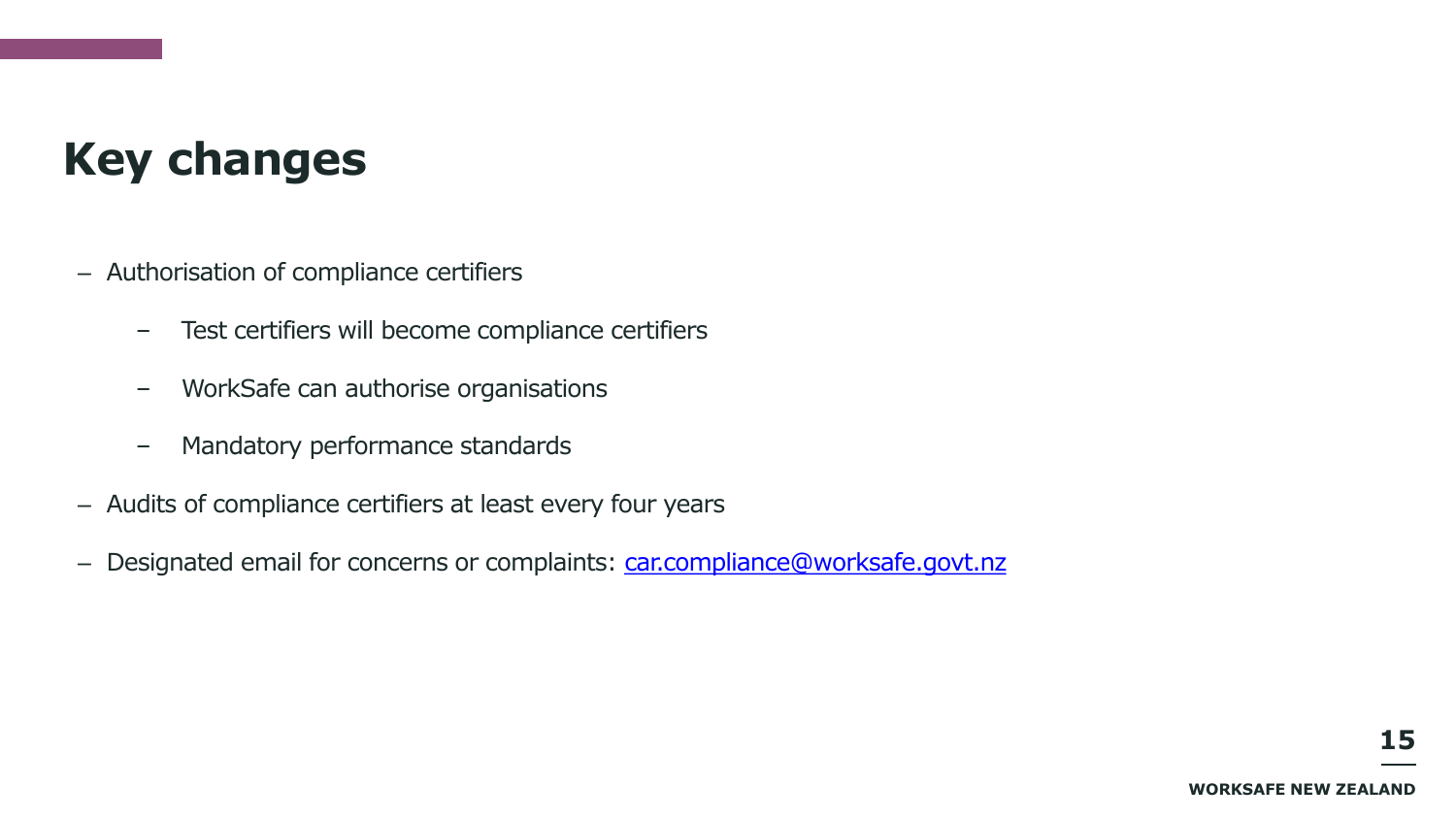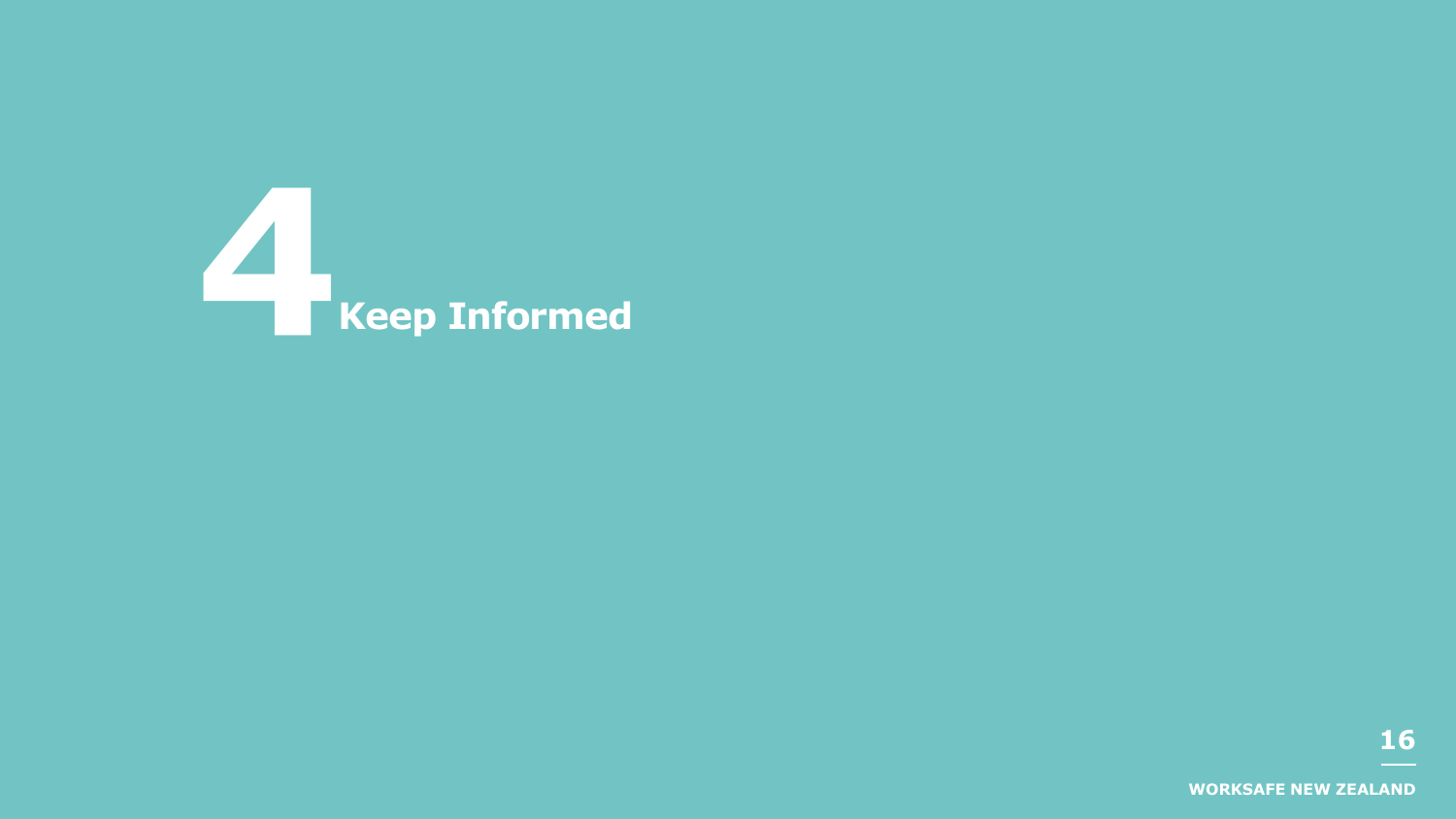# **Keep informed**

- Visit [Worksafe](http://www.worksafe.govt.nz/worksafe/information-guidance/guidance-by-industry/hsno) [website](http://www.worksafe.govt.nz/worksafe/information-guidance/guidance-by-industry/hsno)
- Visit Worksafe on Facebook or LinkedIn
- Visit [Hazardous Substances Toolbox](http://www.hazardoussubstances.govt.nz/)
- [Subscribe for email updates](http://www.worksafe.govt.nz/worksafe/about/subscribe)
- Familiarise yourself with the **Hazardous Substances Regulations**